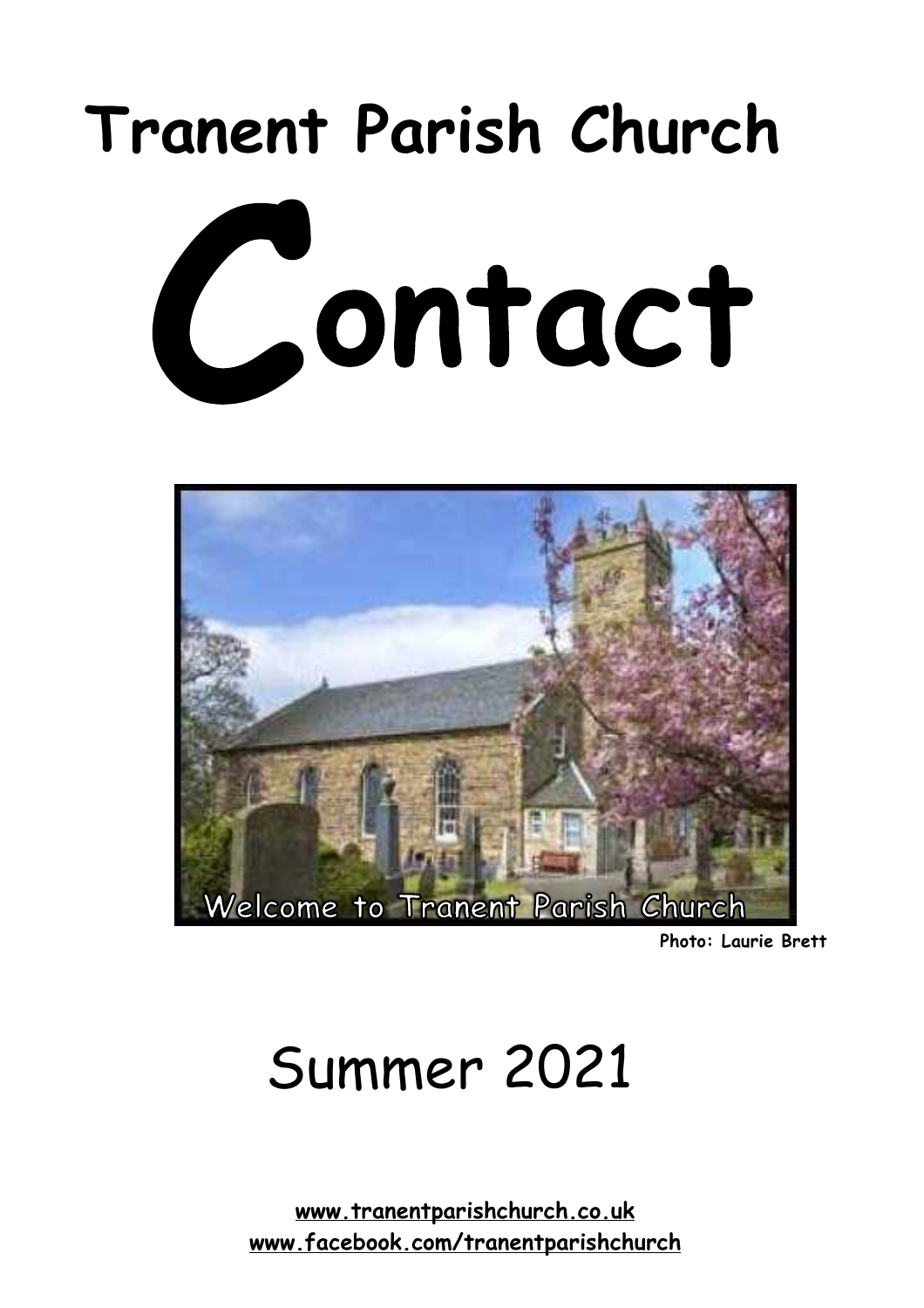# **Church Services**

This page of Contact usually has a list of all the services in the Care Homes in Tranent. We hope that these will be able to restart soon.

Services for limited numbers go ahead in Tranent Parish Church on Sunday mornings. You must book a place in advance by phoning Dorothy. This should normally be done on a Thursday

Unfortunately, the restricted capacity still applies and face coverings must be worn.

### **Nomination Committee**

As everyone will know, the nomination committee has now been appointed and is carrying out its task of discerning the way forward for our church and its ministry.

A huge thank you to those who were nominated to serve on the committee. We received so many nominations that we had to take it to a vote, which does not happen very often. A huge thank you goes also to those that voted in that election; we received an incredibly high turnout.

Please remember the committee and its work in your prayers going forward. Updates will be issued as and when we are able.

Connor MacFadyen Clerk to the Nominating Committee.

# **From the Editors**

We have not produced a full Contact magazine for some time but we hope that the next one will be back on schedule in the early autumn. We will let regular contributors know what the next deadline will be nearer the time.

Robin and Sheila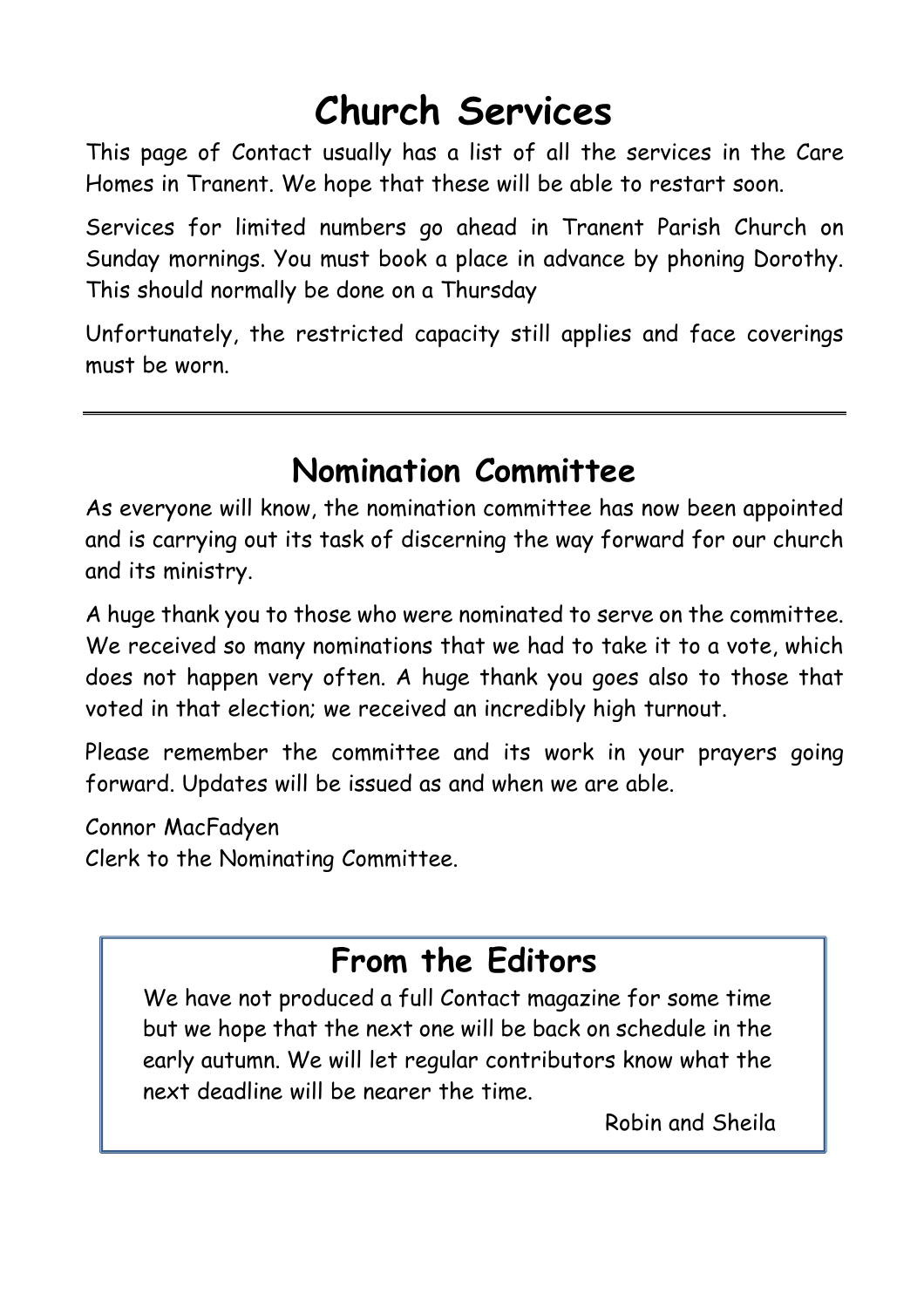### **From our Locum Minister**

Dear Friends,

Welcome to June. As I write this from one of the most beautiful beaches on the Isle of Coll, all looks so much better in the world. The weather has bucked up a bit and the government has started to relax COVID restrictions, with more relaxing to come later this month. Our church here at Tranent has been open for regular Sunday Worship with a prerecorded service also available. We are also to have a Baptism. We continue to share in a mid-week reflection so do keep an eye on our website and Facebook page.

Pentecost marks the end of the Easter season, and the Birth of the Church. It celebrates the time when the Disciples were filled with the Holy Spirit, ready to spread the Good News of Jesus Christ across the world as it says in Acts 1 verse 8: "you will receive power when the Holy Spirit comes on you; and you will be my witnesses in Jerusalem, and in all Judea and Samaria, and to the ends of the earth." This is still true for us today, we are all called by God to be his witnesses, and we will be exploring God's call to us during this time.

This month of June will of course see in the Summer Solstice and the longest day of the year. At time of writing, there is also the hope that we will also be able to be a little freer with what we are able to do with so much sunlight too!

One major change (unless things have changed massively since I put pen to paper or at least finger tips to keyboard) hugging is no longer illegal. We have been living under so many restrictions that many of us do not even question it when we are told we cannot do something. My mind races when I realise that there are some toddlers who will have never been to the park or to a supermarket or walked around a town without seeing people wearing masks. I can't wait for some sort of normality to return to life, even if that is not the norm from our pre-Covid memory.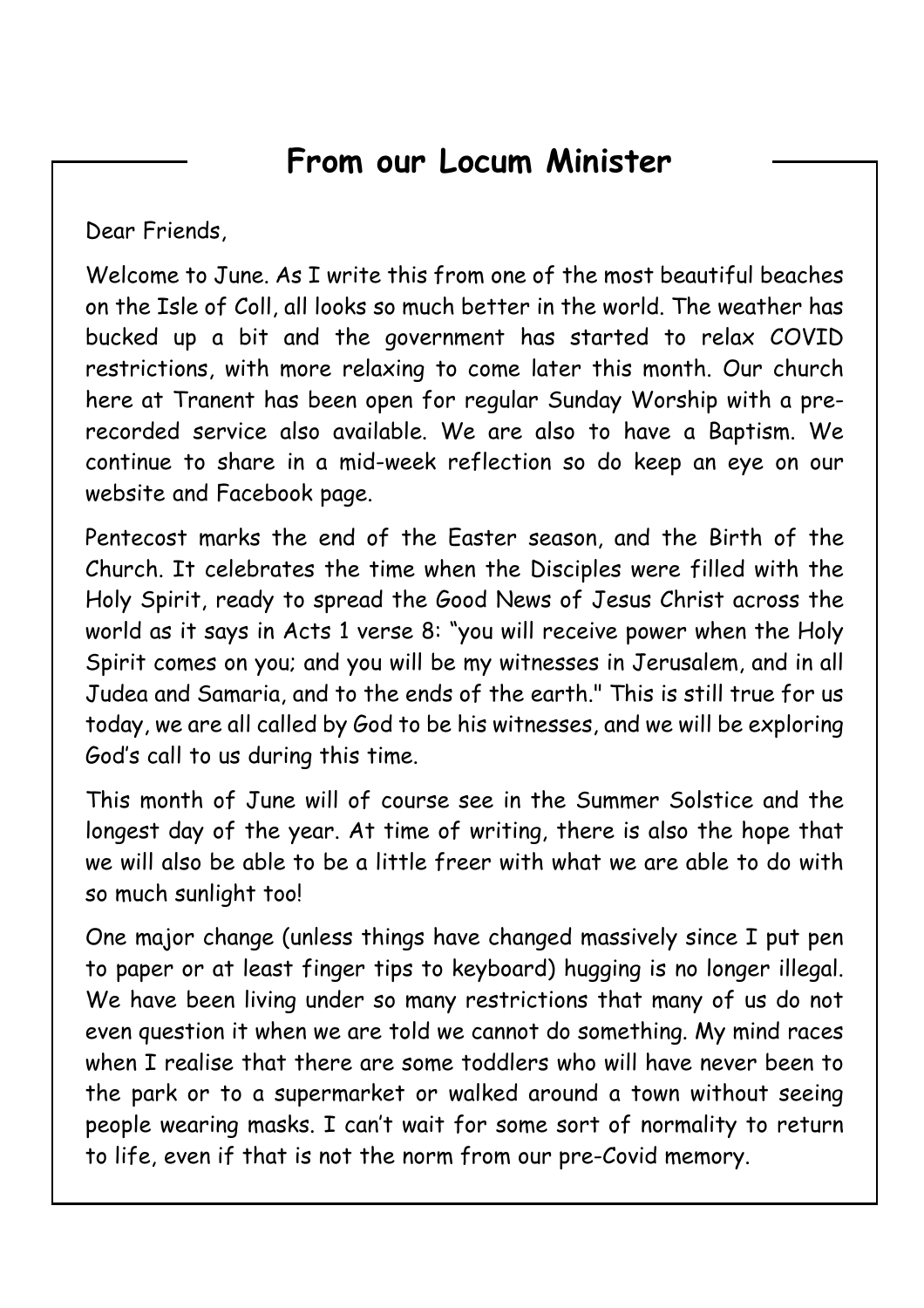In my life before becoming a minister, I have always been a people person and on many a Sunday morning would love to give you ALL a hug. Hugging, cuddling, holding, embracing, snuggling, these are all words that are used to explain the act of throwing one's arms around another and pulling them close. There has been a great deal of scientific research done around the pros and cons of embracing a loved one, and all, with the exception of Covid transmission, have been positive.

Love has always been the driving factor behind my life and ministry and as such it is quite fitting that one passage from scripture that I read more than most is 1 Corinthians 13. Normally, I read the NLT or the NIV translation, as that is the one with which more people are familiar. However, when thinking about the last 12 months or so, I love the way 'The Message' re-imagines the text. It says; 'if I speak with human eloquence and angelic ecstasy but don't love, I'm nothing but the creaking of a rusty gate. If I speak God's word with power, revealing all his mysteries and making everything plain as day, and if I have faith that says to a mountain, jump! And it jumps, but I don't love, I'm nothing.'

The passage goes on to explain what love is and is not, but as we come to the end of this passage, we have a direct and to the point reminder of the infinite power and mystery of Love. The passage continues; 'Love never dies… We know only a portion of the truth, and what we say about God is always incomplete. But when the complete arrives, our incompletes will be cancelled…We don't yet see things clearly. We are squinting in a fog, peering through a mist. But it won't be long before the weather clears, and the sun shines bright! We'll see it all then, see it all as clearly as God sees us, knowing him directly just as he knows us.'

As we slowly emerge from the fog caused by the anxiety around covid infections and the mist is cleared by the sun, we look forward. I look forward to sharing Communion with you on 13 June as we also admit a new member.

I look back to 'The Message' and indeed to 1 Corinthians 13. The passage finishes beautifully, saying; '...but for right now, until that completeness, we have three things to do to lead us toward that consummation: trust steadily in God, hope unswervingly, love extravagantly. And the best of the three is love.'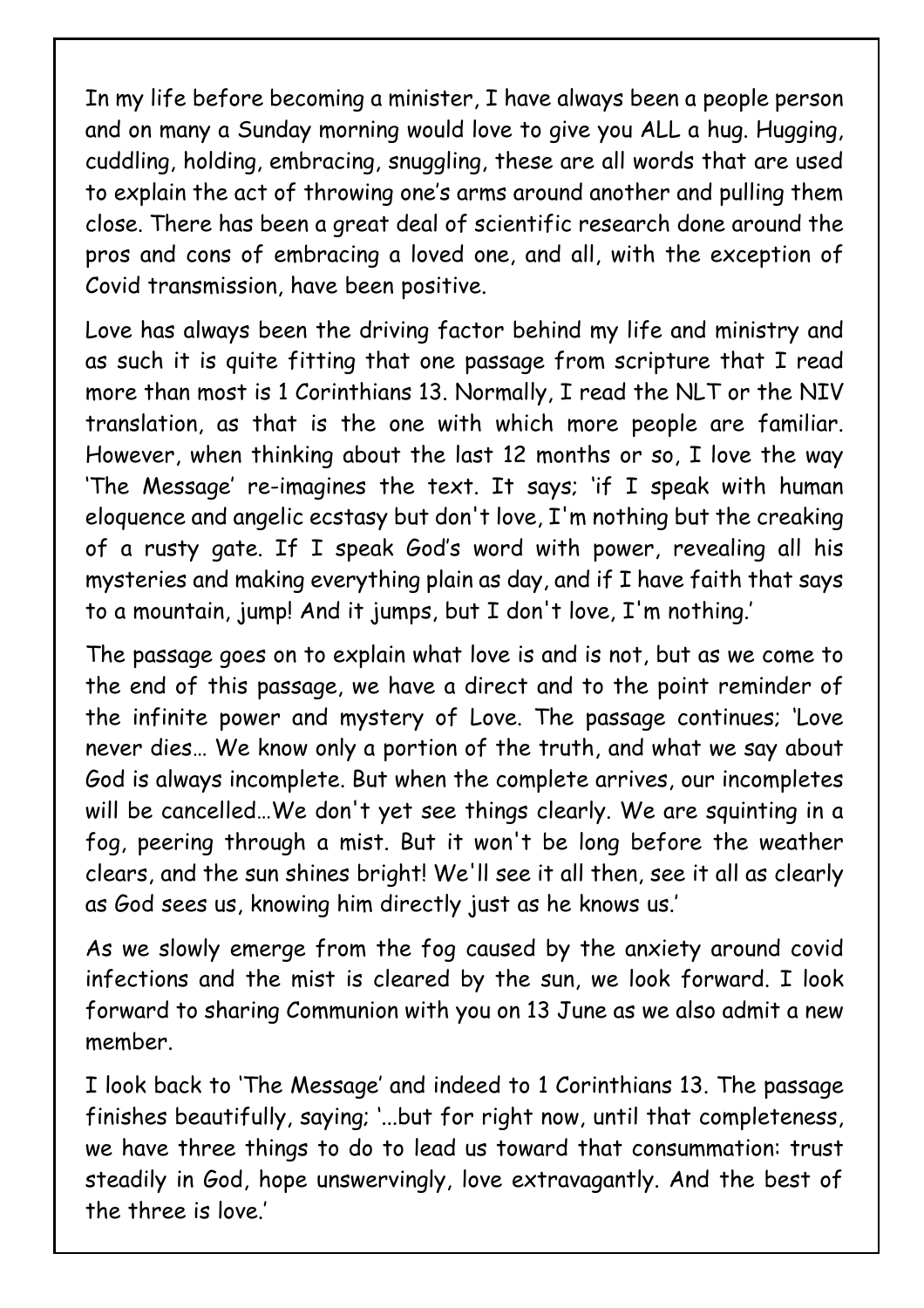So as we have all been saying for some time now "stay safe" remember 'Hands; Face; Space and now Fresh Air'. And may the God of love and peace hold you and those you love, in the palm of his hand, bringing you health, safety and happiness. Equally, I hope that when you feel it is safe to do so, that you can re-experience the joy of holding someone you love close and squeezing tight. As you do, remember that God commands us all to Love EXTRAVAGANTLY!

Every blessing Your minister and friend

function

Rev Malcolm T Muir

# **Prayer Walking.**

It seems like a different world now however cast your minds back a mere year and a half. The first All Age Worship service in the early days of 2019 was used as a launch event for prayer walking venture we had hoped would carry on thorough the year. Many of you took a street (or two) and agreed to pray for all those living in the houses there as you walked along it. This was all blown off course with the social distancing (aka Lockdown) restrictions weeks later with us all confined to our homes and only to leave for necessary reasons. (There was one fitness walk a day allowed so some of us managed to fit this in (no pun intended) if we could somehow link "our" street to our daily exercise route). Prayer cannot be contained by walls. Even if it was a "virtual" walk, thinking of the homes in our minds as we entreated God for protection and deliverance, those of us involved were still able to keep on with this.

Even now as we move to a continuing improvement in defeating covid it is not over yet, so, please keep praying for the street you chose. Meantime a massive thank you to all who took time to faithfully ask God to help us through the worst crisis in a generation.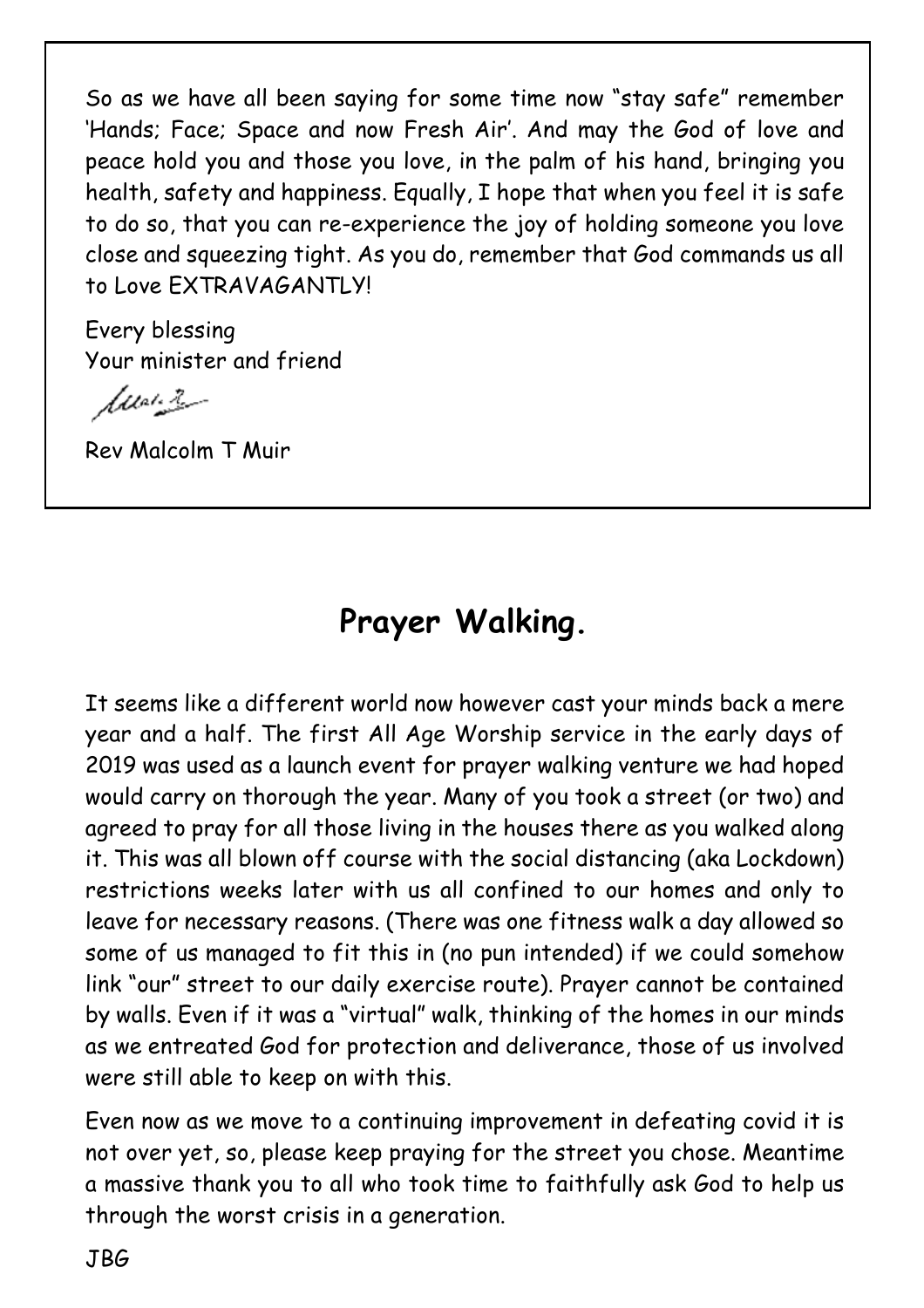# **Tranent Parish Church Guild**

We are still missing our regular meetings of the Guild, our fellowship and support. It is still a time of uncertainty and are still unable to guess when. we can get back together in a group. There are still so many rules and guidelines to follow to ensure we keep safe.

However on the positive side, some of our ladies have been knitting away in the back ground.

Christine, one of our members knitted a rainbow which has been put on the church hall railings and also a cross for the Church gate.

Some members and friends

knitted holding crosses, which were given out at Easter. These were warmly received by the congregation and helped us to focus when praying.

Earlier on we had also knitted some hearts which were given to

nursing homes, care homes, hospitals and anyone who had a loved one whom they were unable to visit but each had a heart to hold.

I am hoping we can get a good spell of warm weather soon so that we can meet up somewhere and catch up with everyone who can manage and discus what options we have and actually see how everyone is.

God Bless Kathleen Gilmer President, Tranent Guild.







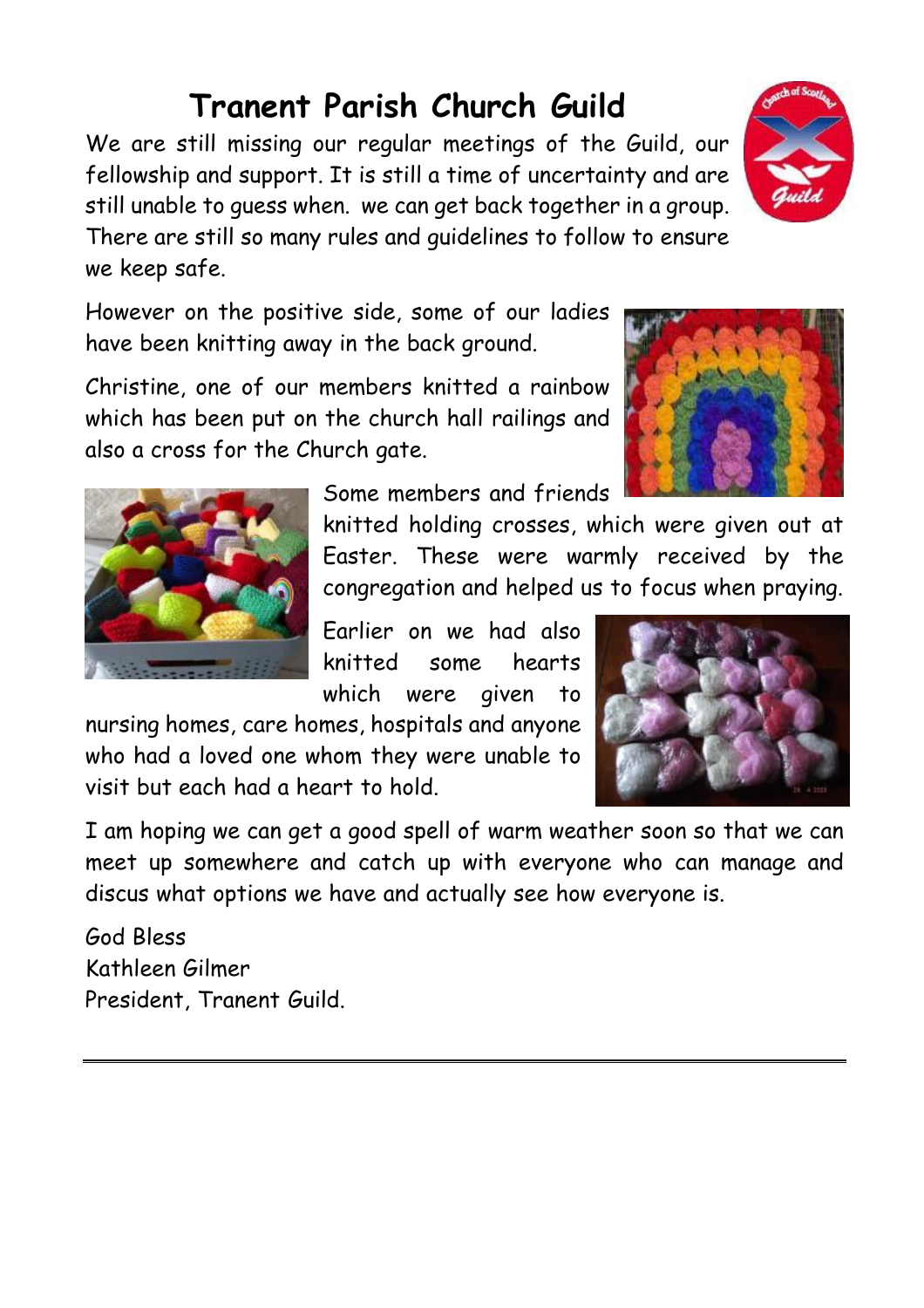# **Church Family**

**Baptism** : "Do you not know that all of us who have been baptized into Christ Jesus … the glory of the Father, so we too might walk in newness of life."

25th April 2021 Mr Ronald Green

**Funerals**... "Nothing can separate us from the Love of God"

|                  | 11 <sup>th</sup> Jan 2021 | Elizabeth Smith at Seafield Crematorium                                  |
|------------------|---------------------------|--------------------------------------------------------------------------|
|                  | 25 <sup>th</sup> Jan 2021 | Margaret McLaughlan at Seafield Crematorium                              |
|                  | $1st$ Feb 2021            | Christopher Wiseman at Seafield Crematorium                              |
|                  | $3rd$ Feb 2021            | Robert Thomson at Seafield Crematorium                                   |
|                  |                           | 11 <sup>th</sup> Feb 2021 May Henderson at Church and Tranent Cemetery   |
|                  |                           | 20 <sup>th</sup> Apr 2021 Catherine Turner at Seafield Crematorium       |
|                  |                           | 5 <sup>th</sup> May 2021 Robert Baillie at Gladsmuir Church and Cemetery |
| 20 <sup>th</sup> |                           | May 2021 Gordon Scott at Church and Tranent Cemetery by                  |
|                  |                           | Rev Bill Wishart                                                         |

Apologies to the family of Stewart Jamie whose name was wrong is the previous edition of Contact.

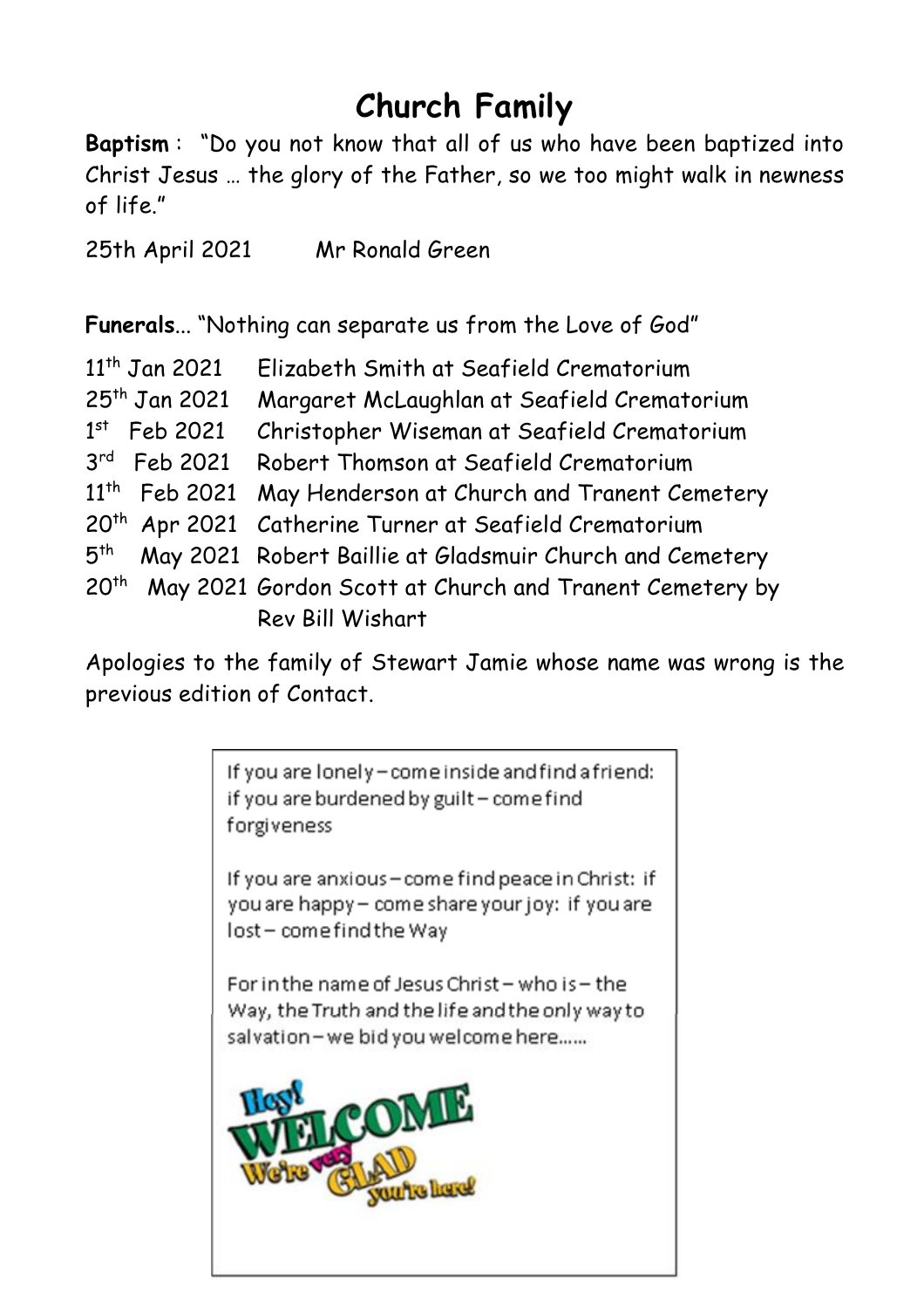### **There's Music in the Air**

In March 1820 Frances Jane Crosby was born in New York State. When she was a few weeks old a severe illness



affected her eyes and her parents were advised to use hot poultices to relieve them. This damaged the cornea and throughout her life she was blind. Encouraged by her mother she developed her memory by learning tracts from the Bible. At the New York Institute for the Blind she had a good education, learned to play the piano, organ, harp and guitar and became a good soprano singer.

She was the most prolific of 19th century American Evangelical sacred song writers and, using scores of noms de plume, she wrote nearly 9,000 hymns, many still popular today - "Praise Him, Praise Him", "To God be the Glory".

She also wrote 1,000 secular poems and songs, including "There's Music in the Air". She had difficulty with writing, composing all her hymns and poems in her head before they were transcribed by friends and family. Some people thought her songs were too sentimental but they were very popular. Through an economic depression, Frances worked in New York in missions for the unemployed and poor, and her songs and hymns played a large part in a great Christian revival, on both sides of the Atlantic. It's said that recession is the seed-bed of revival. Are we sowing the seeds?

MTM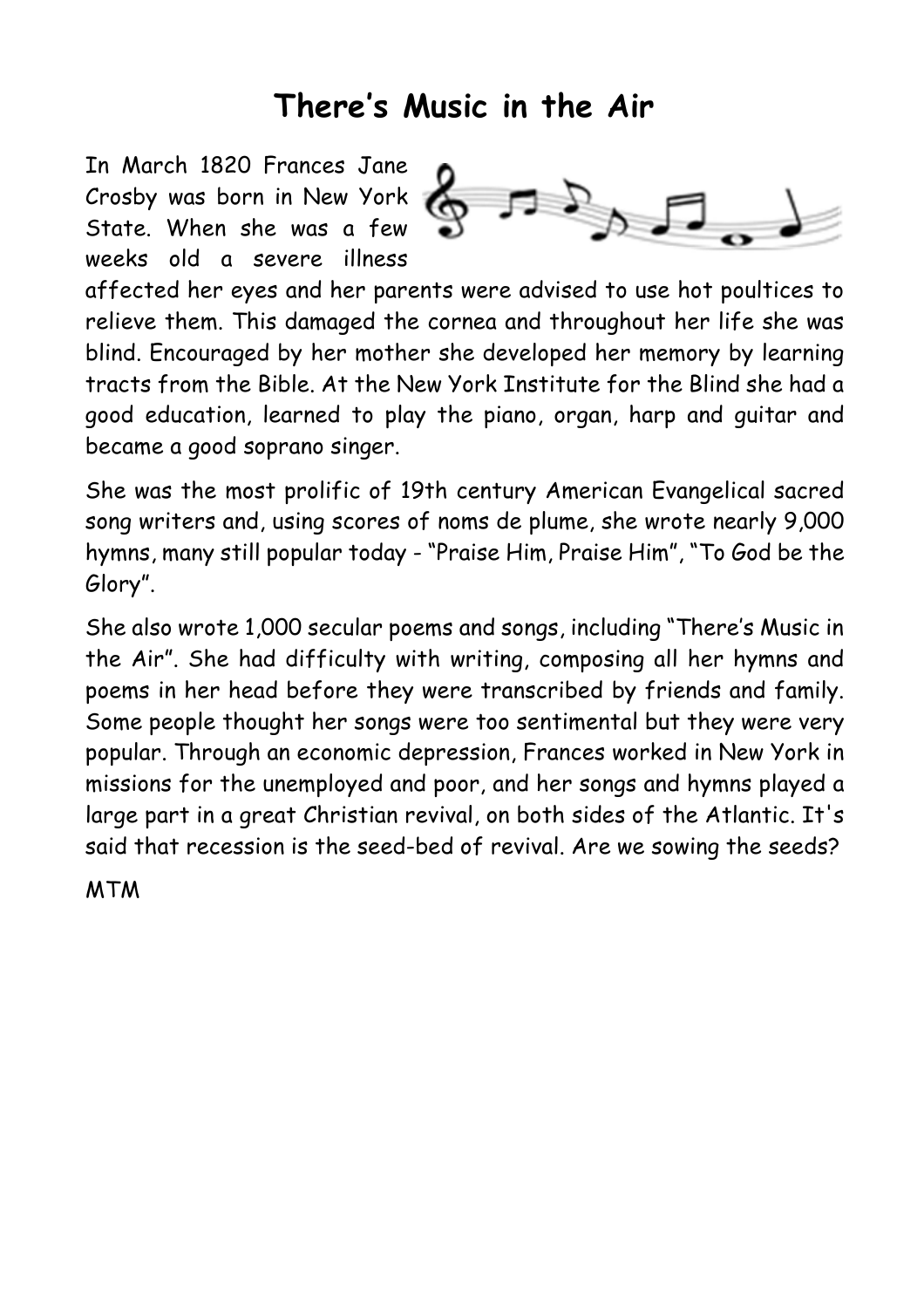# **Fabric and Finance**

A huge Thank You to everyone for your continued financial support. Church services were resumed in late March although only limited attendance is permitted. Many of you are contributing to the work of the church by direct payments or by filling freewill offering envelopes and getting them to the church when attending worship. We urge you to continue, as you are able, until we get back to a more normal worship pattern.

New sets of envelopes are being issued, to use from July. Please let your elder know if you would like to use these but don't currently do so. Many members now contribute by direct payment and for more information on how to do this please contact Linda Ingham [\(donations@tranentparishchurch.co.uk\)](mailto:(donations@tranentparishchurch.co.uk)).

Chas Spencer is standing down as Treasurer and we thank him for all his work which has been difficult this past year, especially at the start of the pandemic, not knowing what income we would have or how long the church would be shut for worship services. We are pleased Pamela McGowan is taking over from Chas and trust we can make this vital role as easy as possible for her.

Below is a summary of part of our 2020 Accounts and a full copy can be viewed on the church web site in the section on the Vacancy.



What if today, we were just grateful for everything?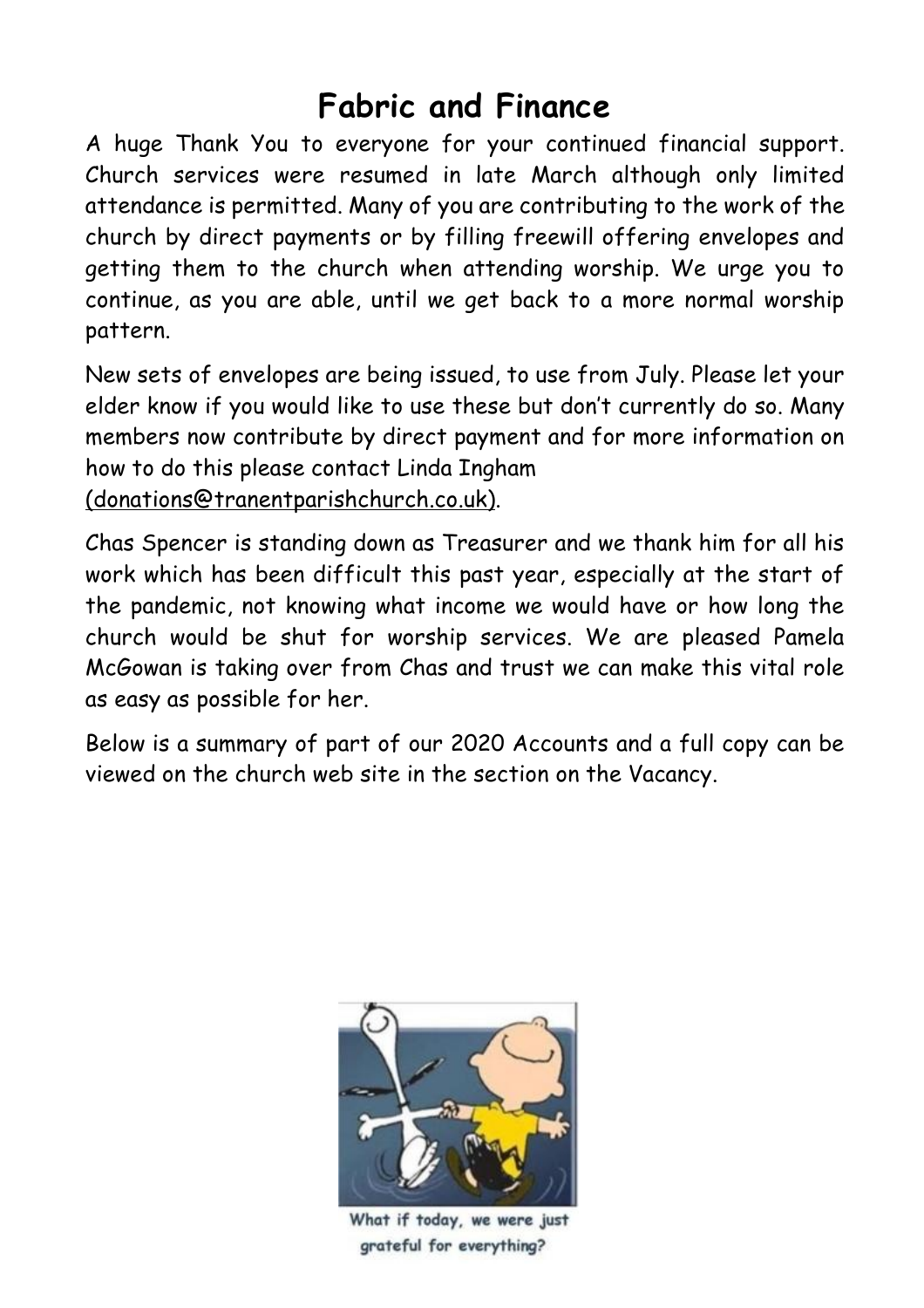#### **Tranent Parish Church Receipts and Payments Account** Year ended 31 December 2020

|                                                                                | <b>Unrestricted</b><br><b>Funds</b><br>2020 | <b>Restricted</b><br><b>Funds</b><br>2020 | Endowment<br><b>Funds</b><br>2020 | <b>Total</b><br>2020 | <b>Total</b><br>2019 |
|--------------------------------------------------------------------------------|---------------------------------------------|-------------------------------------------|-----------------------------------|----------------------|----------------------|
| <b>Receipts</b><br><b>Note</b>                                                 | £                                           | £                                         | £                                 | £                    | $\pmb{\pounds}$      |
| Donations                                                                      | 46,265.95                                   | 322.75                                    |                                   | 46,588.70            | 58,391.85            |
| Legacies                                                                       | 1,100.00                                    |                                           |                                   | 1,100.00             | 260.00               |
| <b>Fund Raising Activities</b>                                                 | 4.05                                        | 133.53                                    |                                   | 137.58               | 2,184.95             |
| Bank & Deposit interest                                                        | 25.05                                       | 0.37                                      |                                   | 25.42                | 51.77                |
| Investment income                                                              | 3,085.22                                    |                                           |                                   | 3,085.22             | 3,990.02             |
|                                                                                | 50,480.27                                   | 456.65                                    | 0.00                              | 50,936.92            | 64,878.59            |
| Hall user rents & donations                                                    | 950.00                                      |                                           |                                   | 950.00               | 2,060.00             |
| 10<br>Capital from investments                                                 |                                             |                                           |                                   | 0.00                 | 23,060.18            |
| Other Receipts                                                                 | 1,001.49                                    | 269.37                                    |                                   | 1,270.86             | 50.00                |
| <b>Total Receipts</b>                                                          | 52,431.76                                   | 726.02                                    | 0.00                              | 53,157.78            | 90,048.77            |
| <b>Payments</b>                                                                |                                             |                                           |                                   |                      |                      |
| Costs of generating funds                                                      | 136.77                                      |                                           |                                   | 136.77               | 144.11               |
| Charitable activities                                                          | 50,981.57                                   | 261.77                                    |                                   | 51,243.34            | 88,047.63            |
| Other Payments                                                                 |                                             | 780.00                                    |                                   | 780.00               | 0.00                 |
| Collections for third parties                                                  |                                             | 133.53                                    |                                   | 133.53               | 1,666.45             |
| <b>Total Payments</b>                                                          | 51,118.34                                   | 1,175.30                                  | $0.00\,$                          | 52,293.64            | 89,858.19            |
| <b>Receipts</b><br><b>Excess</b><br>of<br>over<br>Payments for the year before |                                             |                                           |                                   |                      |                      |
| transfers                                                                      | 1,313.42                                    | -449.28                                   | 0.00                              | 864.14               | 190.58               |
| <b>Transfers</b>                                                               | 0.00                                        | 0.00                                      | 0.00                              | 0.00                 | 0.00                 |
| of<br><b>Receipts</b><br><b>Excess</b><br>over                                 |                                             |                                           |                                   |                      |                      |
| Payments for the year                                                          | 1,313.42                                    | $-449.28$                                 | 0.00                              | 864.14               | 190.58               |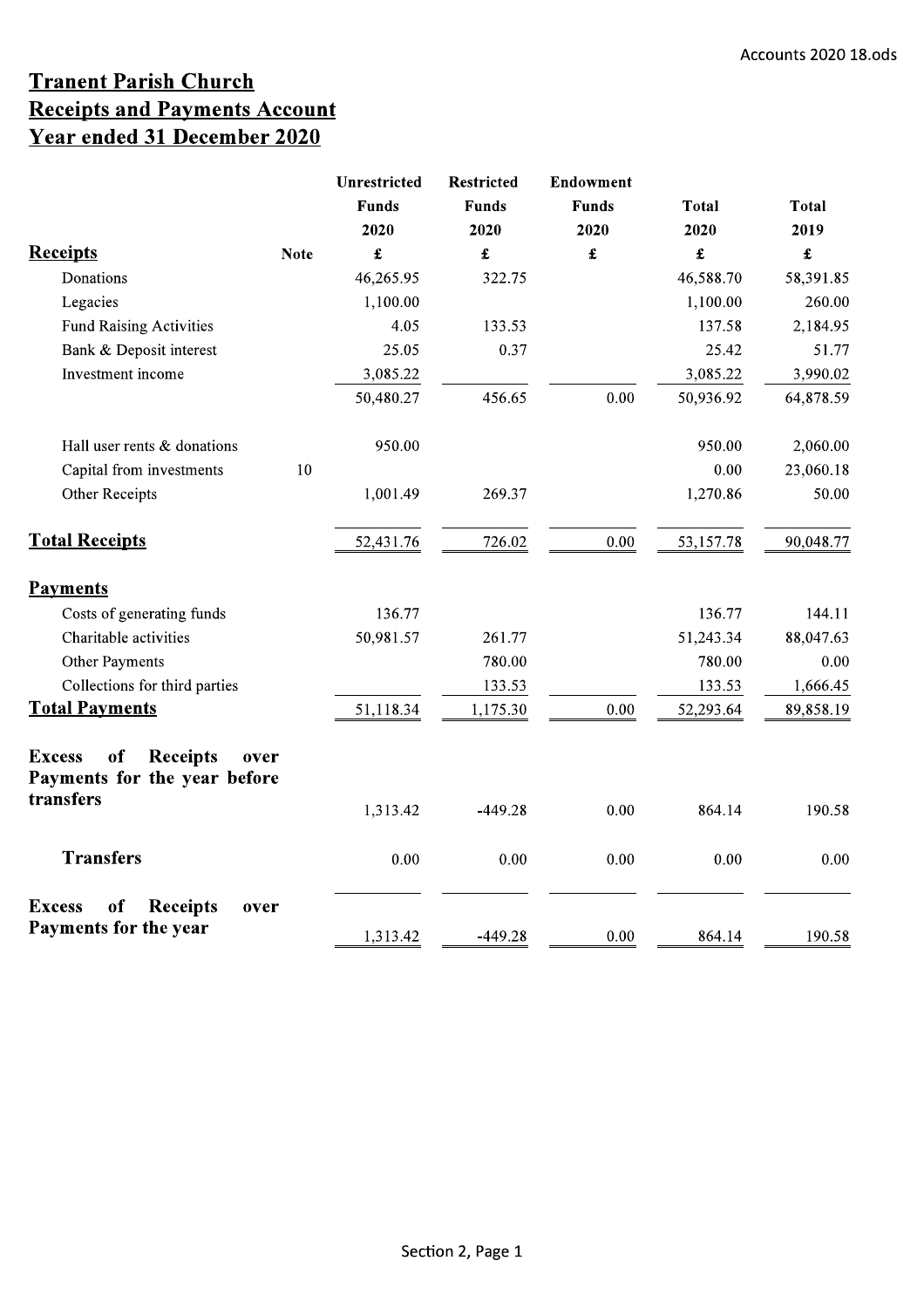#### **Tranent Parish Church Statement of Balances** Year ended 31 December 2020

| <b>Note</b>                                       | Unrestricted<br><b>Funds</b><br>2020<br>$\pmb{\mathfrak{L}}$ | <b>Restricted</b><br><b>Funds</b><br>2020<br>$\pmb{\pmb{\pmb{\pmb{\cdot}}} }$ | Endowment<br><b>Funds</b><br>2020 | <b>Total</b><br>2020<br>$\pmb{\pmb{\pmb{\pmb{\epsilon}}}}$ | <b>Total</b><br>2019<br>$\pmb{\mathfrak{L}}$ |
|---------------------------------------------------|--------------------------------------------------------------|-------------------------------------------------------------------------------|-----------------------------------|------------------------------------------------------------|----------------------------------------------|
| <b>Bank &amp; Deposit Balances</b>                |                                                              |                                                                               |                                   |                                                            |                                              |
| Bank & deposit balances                           |                                                              |                                                                               |                                   |                                                            |                                              |
| brought forward                                   | 26,827.19                                                    | 2,070.18                                                                      |                                   | 28,897.37                                                  | 28,706.54                                    |
| <b>Movement in year:</b>                          |                                                              |                                                                               |                                   |                                                            |                                              |
| Excess of Receipts over Payments for the year     | 1,313.42                                                     | $-449.65$                                                                     |                                   | 863.77                                                     | 190.83                                       |
| Bank & deposit balances                           |                                                              |                                                                               |                                   |                                                            |                                              |
| carried forward                                   | 28,140.61                                                    | 1,620.53                                                                      |                                   | 29,761.14                                                  | 28,897.37                                    |
| <b>Investments at market value</b>                |                                                              |                                                                               |                                   |                                                            |                                              |
|                                                   | 178,567.67                                                   |                                                                               |                                   | 178,567.67                                                 | 183,026.15                                   |
| <b>Assets</b>                                     |                                                              |                                                                               |                                   |                                                            |                                              |
| Tranent Parish Church Hall Valuation              | 80,000.00                                                    |                                                                               |                                   |                                                            |                                              |
| Flower Fund Float                                 | 45.00                                                        |                                                                               |                                   |                                                            |                                              |
| Pastoral Care Float                               | 30.00                                                        |                                                                               |                                   |                                                            |                                              |
| Tea Float                                         | 40.00                                                        |                                                                               |                                   |                                                            |                                              |
| <b>Liabilities</b>                                |                                                              |                                                                               |                                   |                                                            |                                              |
| No significant liabilities                        |                                                              |                                                                               |                                   |                                                            |                                              |
|                                                   |                                                              |                                                                               |                                   |                                                            |                                              |
| The accounts were approved by the Kirk Session on |                                                              |                                                                               |                                   |                                                            |                                              |
| For and on behalf of the Kirk Session             |                                                              |                                                                               |                                   |                                                            |                                              |
|                                                   |                                                              |                                                                               |                                   |                                                            |                                              |
|                                                   |                                                              |                                                                               | <b>Session Clerk</b>              |                                                            |                                              |
|                                                   |                                                              |                                                                               | <b>Treasurer</b>                  |                                                            |                                              |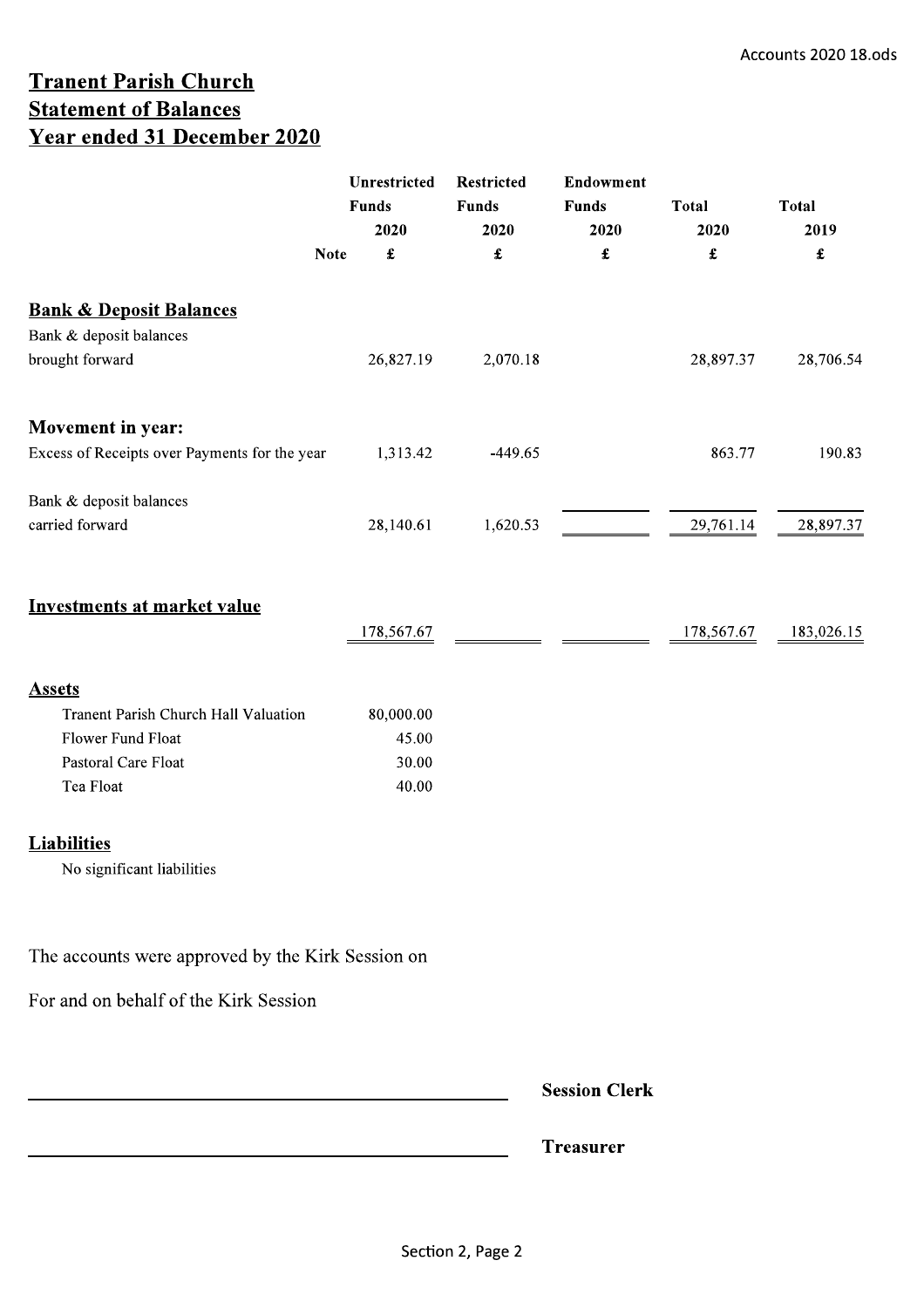# **The Pastoral Care Team**

Despite the restrictions and the need for social distancing the Pastoral Care Team has been busy throughput the year. Like so many others we have had to adapt to the rules and instead of visits we have kept in touch with our church family members by phone. While we missed sharing hugs, cups of tea and biscuits with them all we have enjoyed sharing time, stories and laughs. If you have not had a phone call and would enjoy a chat with us, please call Jane Pow. She would be happy to arrange this.

However, at the time of writing this article, things have moved on and senior members of the population and those classified as 'vulnerable' have had both doses of the vaccine, allowing greater protection from the virus. Furthermore, today has seen most parts of Scotland moving into level 2, allowing us further easing of restrictions. We hope therefore in the not-too-distant future, to be able to visit once more. Meantime, keep safe and we look forward to seeing you all in person as soon as we can.

May God bless you The Pastoral Care Team

# **Thanks**

Jean Henderson and her daughter Heather would like to say a massive thank you to everyone in Tranent Parish Church who sponsored Heather to cycle the 202 miles/325km the distance between their two homes 9n support of Carers Leeds.

The cycle was completed during Dementia Action Week, a week where The Alzheimer's Society were highlighting issues and inequalities in Social Care provision. They are campaigning for "a system that means every person living with dementia, and every carer, can get the support they need to stay happy, healthy and independent for as long as possible. This means quality care that is right for them, free and easy to get, no matter where you live - like the NHS."

You can read more about the Alzheimer's society and Dementia Action Week here - [www.alzheimers.org.uk/get-involved/dementia-action-week](http://www.alzheimers.org.uk/get-involved/dementia-action-week) better still you can sign the petition to Cure the Care system.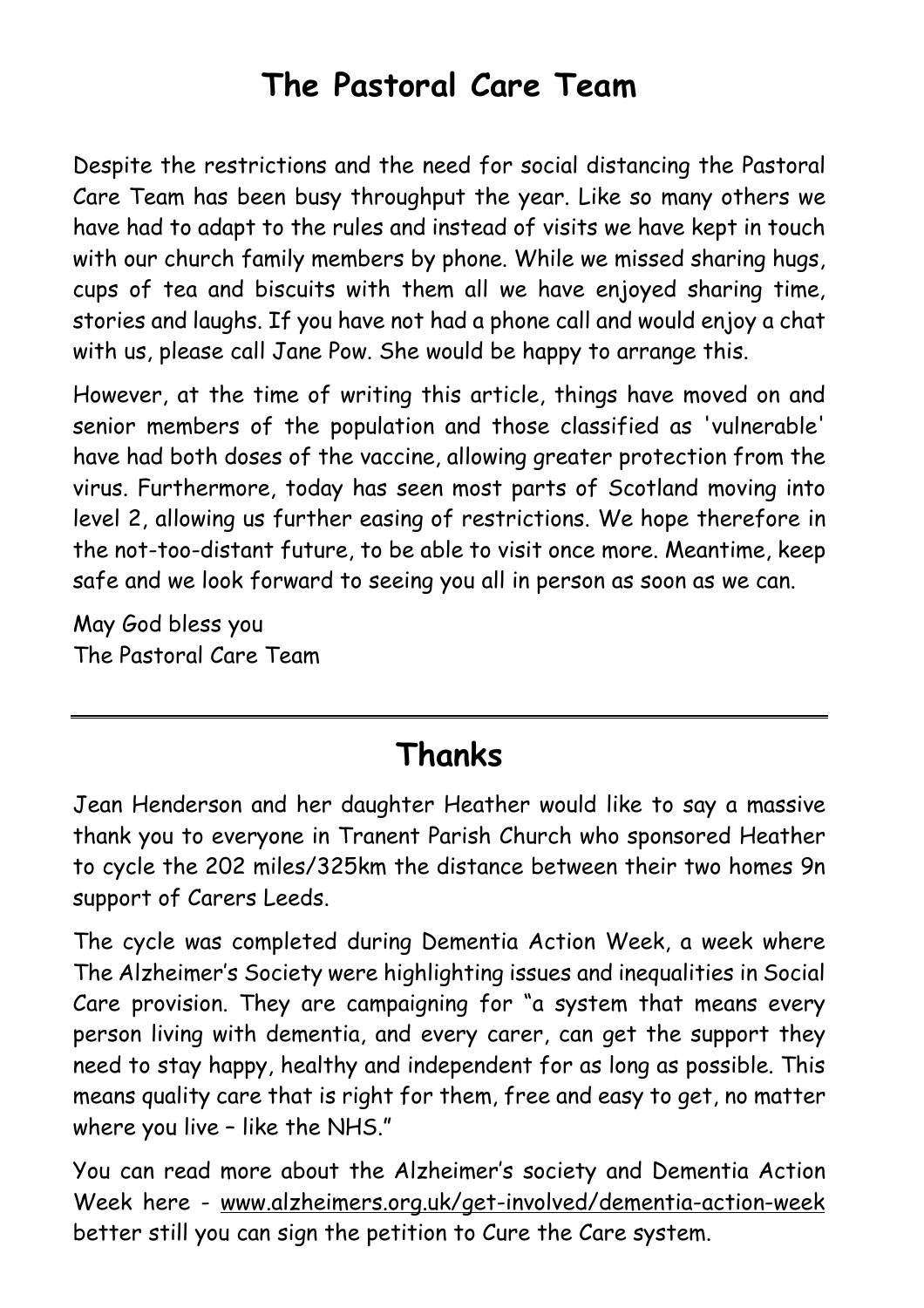Money raised from the cycle is going directly to the Dementia Hub at Carers Leeds to enable them to continue supporting people until such time as there is a care system that supports everyone in the UK equally.

You can read more about the challenge here localgiving.org/fundraising/202Cycle

> Bill Young (elder) would like to thank everyone for their prayers and kind messages during his hospital stay in May.

We've gone so long without fellowship It's been tough and sometimes hard to bear But God is with us wherever we are Comforting us with His love and care.

So much has happened in all of our lives In the time we have been apart Times of happiness, sadness and deep despair Through it all, God has ministered to our hearts.

Father God, in times of loneliness, be our companion In times of sadness and despair, be our comfort In times of happiness, fill our hearts with Your joy And when this is over, we will come through triumphant! Amen.

Catherine Findlay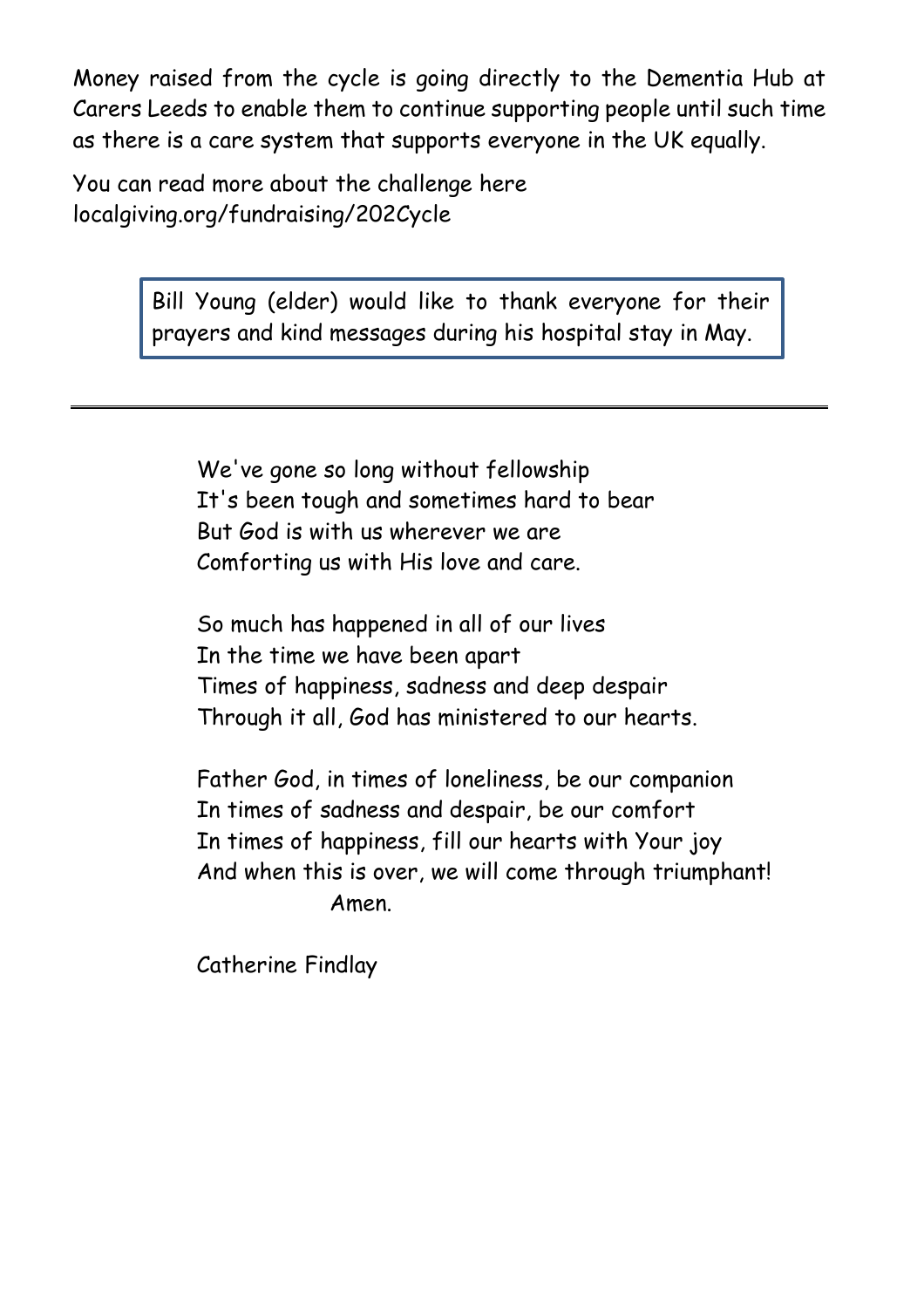# **Twinning update: Rimbick**

We in Tranent have enjoyed being part of the twinning programme that Lothian Presbytery has with the Diocese of the Eastern Himalaya in North Eastern India. Our congregation is twinned with the church in Rimbick, which is located in a rural area in Darjeeling (famous for its tea plantations). We were privileged, a couple of years ago, to have visitors from the Diocese who joined us for our Saturday morning prayer meeting



Along with much of the rest of India, the area around Rimbick has been hit hard recently by the coronavirus pandemic. They have of course been facing these challenges without many of the benefits we have of a robust healthcare system and an effective vaccine roll-out. Many people, including Rev Miku Foning, one of those who visited us, have been hospitalised after contracting coronavirus, and many have sadly died.

These communities have been enduring quite severe lockdowns- which, in a situation where there is no social security system, and where many rely on daily wages, makes life very difficult. We have been asked by Pastor Phurba Rumba, who ministers to the church in Rimbick, to remember them in our prayers. They are also engaged in building a new church building in one of the communities they serve- please also pray for that aspect of the work that they are doing.

You can learn a bit more about the twinning, see some pictures of the church and surrounding area, and also see a short video of some of the children in the Rimbick church performing a song during their Easter service on the Twinning page on our



church website : Twinned Church - Rimbick, N.E. India | Tranent Parish Church Registered Scottish Charity no. SC017423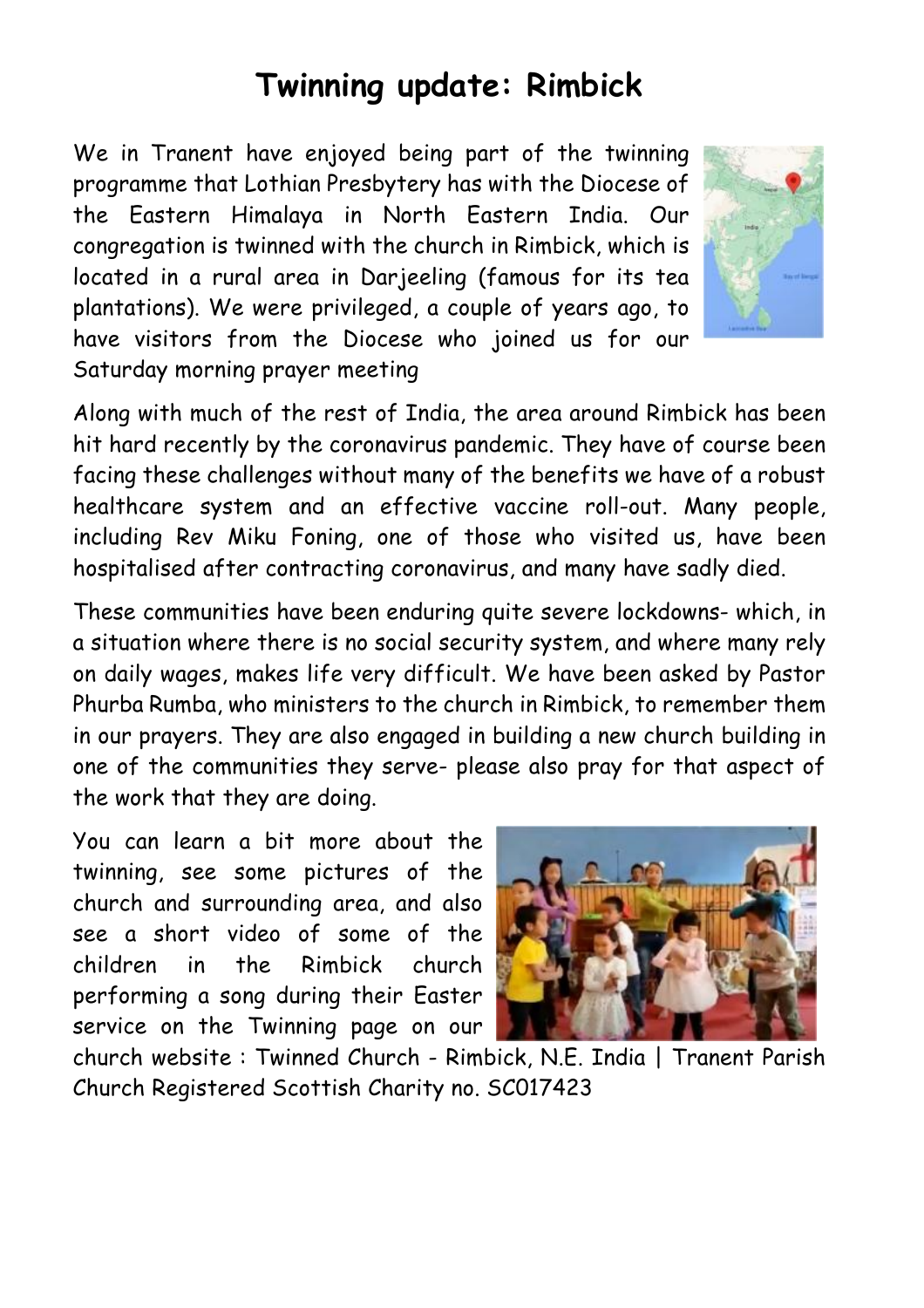### **Tranent Parish Church - A Piece of History**

Rev. Dr James Bulloch was Minister in Tranent at what was then called the Old Parish Church from 1942-1953. He was also a scholar and keen amateur historian. He had a number of articles of historical interest published in a range of periodicals including Life and Work.

He also was first (in all likelihood) to make a significant historical discovery.

The letter sent on behalf of King Robert I and the Scottish feudal leaders to the Pope to appeal for his support in ending the wars of independence with England written in April 1320 has since become famous as the Declaration of Arbroath.

The closing line "It is in truth not for glory nor riches nor honours that we are fighting for but freedom alone which no honest man gives up but with life itself" has become one of the most quoted texts in Scotland and appears on many posters, shirts and tea towels. It is not however original. Historic Scotland and other official websites will now tell you "for the last 70 years it has been known that it is a quotation".

In April 1947 an article appeared in the Scottish Historical Review Vol. 26 by the historian J. R Philip demonstrating it is taken from a work by 1st century B.C Roman historian Sallust called the Cataline Conspiracy an account of an attempted coup and civil war in the Roman Republic in 63 B.C.

Mr. Philip in this acknowledges "(I Have) since learned the discovery was previously made by the Rev. James Bulloch of Tranent. He credits him with pointing this out in a letter to the Times Educational Supplement of 23rd June 1943.

The letter was drafted, it is thought, by monks at Arbroath Abbey in Latin and contained several biblical passages so that it had classical quotations too is not surprising.

Incidentally the clerics were only acting under instruction. The meeting with Robert Bruce, his Earls and Barons that agreed this took place at Newbattle; so by rights it should be the Declaration of Newbattle.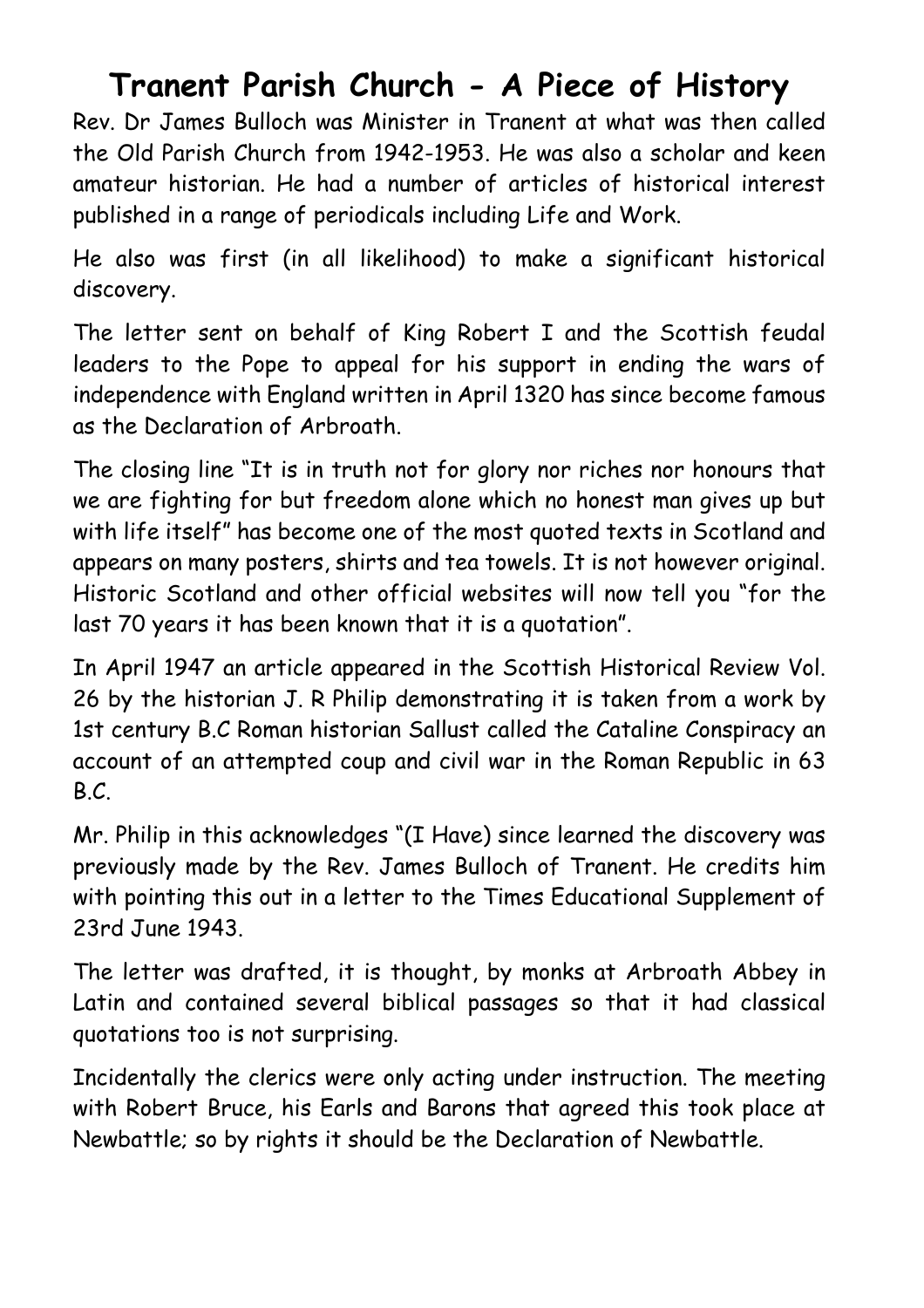# **General Assembly 2021 – Work, Hope and practicality.**

The General Assembly is an odd event. At one point in the history of Scotland it was one of the society's highlights of the year. But now it is very different and even more so this year as the assembly was completely online. It was a difficult assembly. Many hard decisions were



made, one of the committee reports sparked three long days of fierce debate. A lot of work for the Parishes and Presbyteries has been produced. But it was also an assembly of hope, if we do this work now and work united in its processes, we will have a leaner and more fit for purpose church for the future.



This year's Moderator was Lord Jim Wallace of Tankerness, an elder at St Magnus Cathedral and former First Minister of Scotland (2000-2001). The Lord High Commissioner (The sovereign's representative) was Prince William, Duke

of Cambridge and Earl of Strathearn, who opened the assembly with an incredibly passionate speech about his love for and connection with Scotland.

Pages could be written on analysis of the assembly, but I will stick to a more simple list of decisions made.

- · the Assembly passed a new Presbytery Mission Plan Act which will see the number of ministry posts in the Church cut to 600, plus 60 vacancies, by 2025 . Our own presbytery did not see as large a cut as many areas. New presbytery plans are to be written by all. There will be a lot of big decisions for presbyteries.
- · Presbytery reform continued with the General Assembly agreeing to three mergers, combining Edinburgh with West Lothian, Hamilton with Lanark, and six presbyteries in south west Scotland.
- · After many years of fierce debate the GA finally divested completely from Fossil Fuel investments.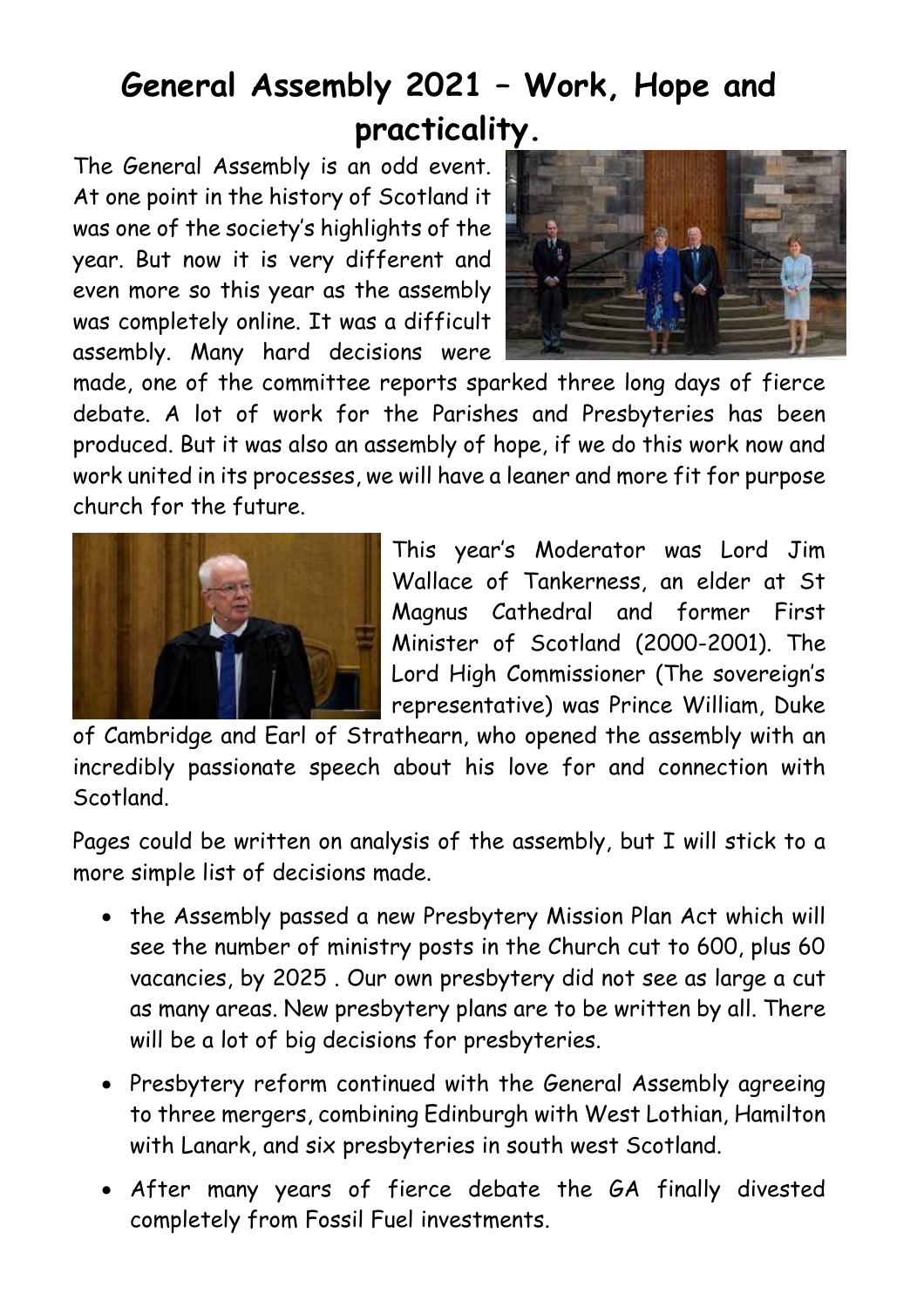- · Following almost 20 years of discussions, the solemnisation of samesex marriages by Church of Scotland ministers is a step closer after the Assembly voted to send draft legislation brought by the Legal Questions Committee to Presbyteries for consideration. The legislation will now be considered by Presbyteries and, if a majority agree will be approved at the next General Assembly of 2022. The legislation will require ministers and deacons who wish to preside over same-sex weddings to apply for approval to do so, without compelling anyone who does not wish to. This is an enormous step towards a more well-balanced church when it comes to the different opinions in this matter. It was a proud moment to witness such history unfold. Connor punched the air when it passed – it's been a long long road.
- · During the report of the Ecumenical Relations Committee, the Assembly agreed the Saint Andrew Declaration, in which the Church of Scotland and the Scottish Episcopal Church recognise each other as sharing the same faith and being 'true churches of the Gospel'.
- · The Convener of the Social Care Council (CrossReach), the Rev Thom Riddle, paid tribute to the 'amazing' CrossReach staff who had worked throughout the Covid-19 pandemic to support some of the people most challenged by it.
- · Following the Theological Forum's report into the place of the Westminster Confession of Faith, the Church's subordinate standard, Presbyteries and Kirk Sessions are to be asked to discuss the options presented by the end of the year. The Forum will bring firm proposals to the 2022 Assembly but has said its preferred option would be an approved book of confessions, to include the Westminster Confession alongside other confessions and creeds.

For me, the General Assembly is a reminder that the church and its witness in Scotland is much bigger than our own small corner of East Lothian and it is always a privilege to attend, hopefully next year, physically in the hall.

Kate MacFadyen (Kate is a member of our congregation and was this year's Youth Representative to the General Assembly for Lothian Presbytery.)

Every blessing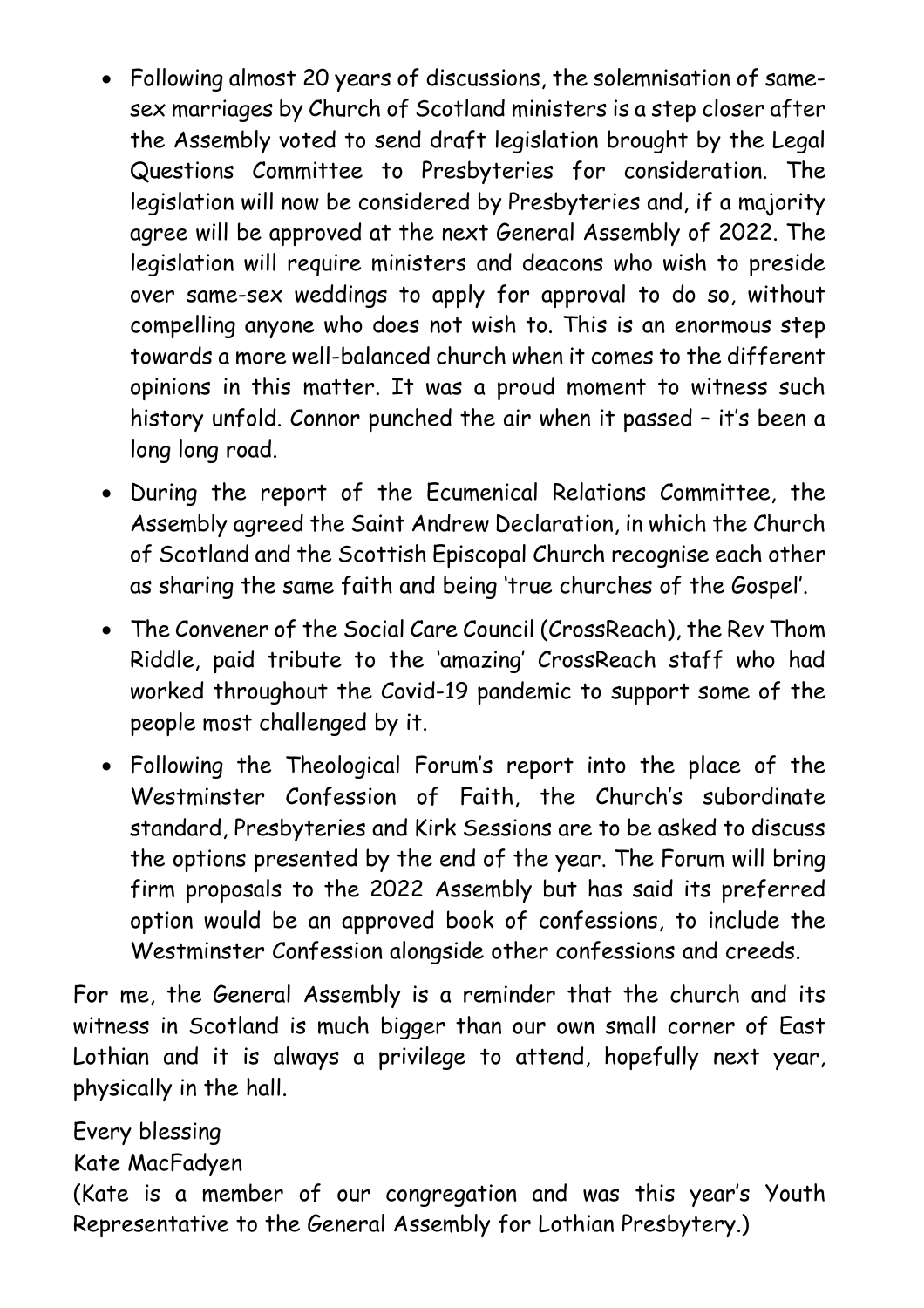# **Activities for the young and young at heart**



#### This picture needs colouring in

#### **! Window Pain !!!**



Wife, by text, to husband at work:

"Windows at home frozen. What shall I do?"

*Husband: "Spray some de-icer and then pourlukewarm water over them."* 

Wife, a few minutes later:"I've done that. Now computer won't work at all."

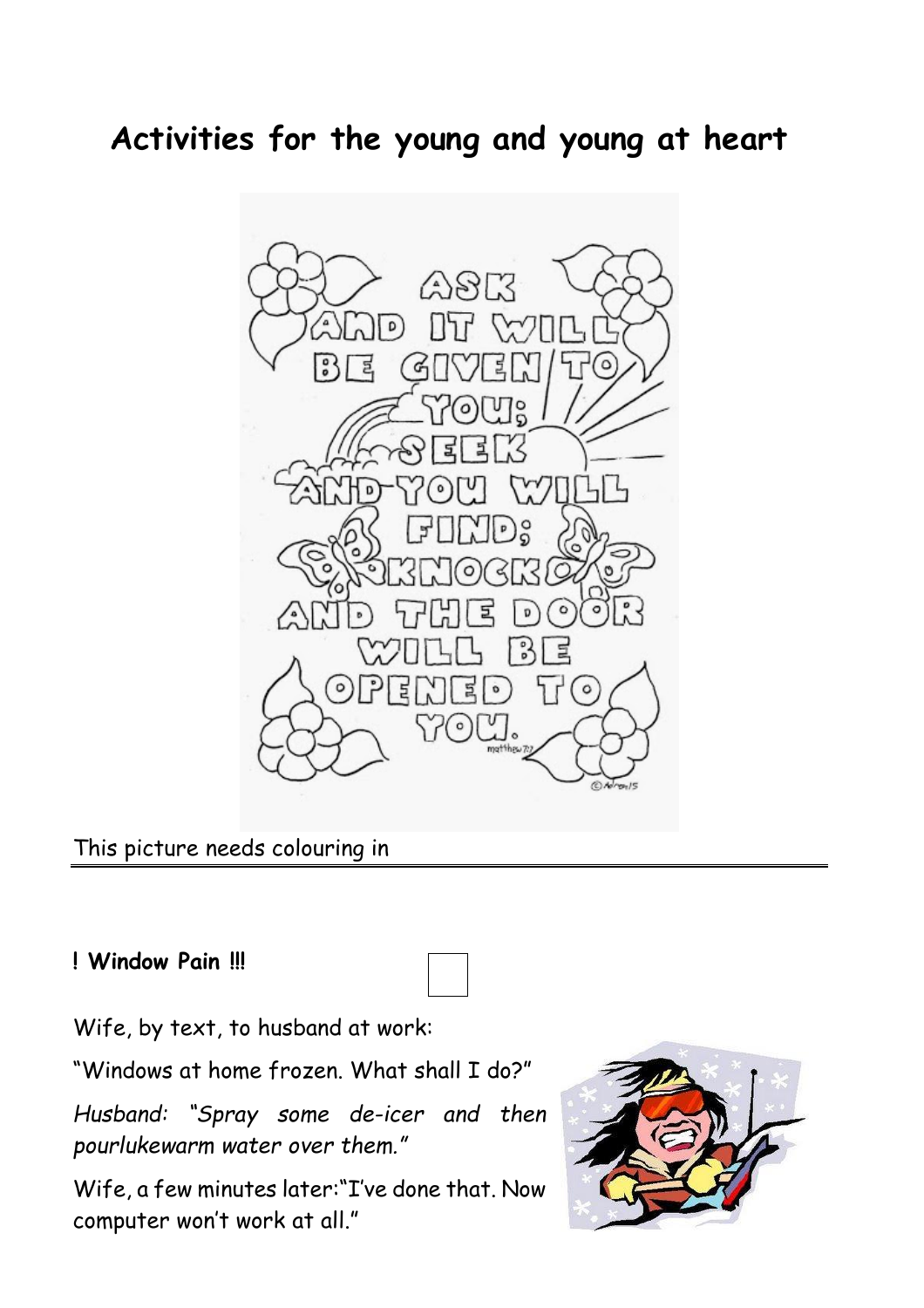# About Jesus

**AYLORDOBMEWENI**  $\mathbf{V}$  $J$ K S W C **BEL DUQZE** TEVE т s R D F U A м CMDWXOM  $F$ T V J V R S I J G S Y W QBE A M G J W P R z Ρ V M Y G E x A x S ZFF QJVS I S  $F$ R G T G P. J <sup>N</sup> K U S L I W I F T M  $H$ A I S S E M L S L R K E Ε E RNE T W R P L. HTML O M W Y C F  $5L$ S O A N G Y M Κ  $\mathbf{y}$ S P  $\mathcal{C}$ C I F ٧ F  $\mathbf{I}$ E S T J B D W J O T В - L W  $\mathsf{A}$ R S S W K W T E F X **VTD** ε R F S V O N I R M U 5 CRK ENIC NEC В F X T G Ι  $\boldsymbol{A}$ D O N  $J E S$  $\mathbf{T}$ E  $S$  O C Ė TAG P κ N<sub>N</sub> E  $\circ$ N v R E U A EHJ **RUR**  $\epsilon$ I ۴ L A L I U R s R P с S **KYMEOXY** T с  $O<sub>G</sub>$ A M K R R QUHG  $\mathbf{R}$ I K X S E H J P E F B **y**  $A$   $G$ L P  $5G$ Z т T EHS  $\mathsf{L}$ т B R D EAE K U В K C ZEF н U I A A С н R G U M O с T H Ė QRGZ F GROTY  $G$   $L$ r L  $M$  $\mathbf{A}$ В S I QIQKHJTK  $\circ$ I F L z W LN E A U Z LPLWBOLOVRXL T в  $H V$  $\mathbf{L}$ R Ł J

- · JESUS
- · SAVIOUR
- · HELPER
- $\cdot$  CROSS
- · RESURRECTION
- $\cdot$  VINE
- · WAY
- $-LOVE$
- $\cdot$  CREATOR
- · MESSIAH
- · HEALFR
- *FRIEND*
- · SINS
- · LIGHT
- · FIRST
- · TRUTH
- 
- **BELIEVE**
- · RIGHTEOUSNESS
- · KING
- · FORGIVENESS
- · LORD
- · TEACHER
- $·$  GATE
- · LAST
- $·$  LTFE
- · LEADER